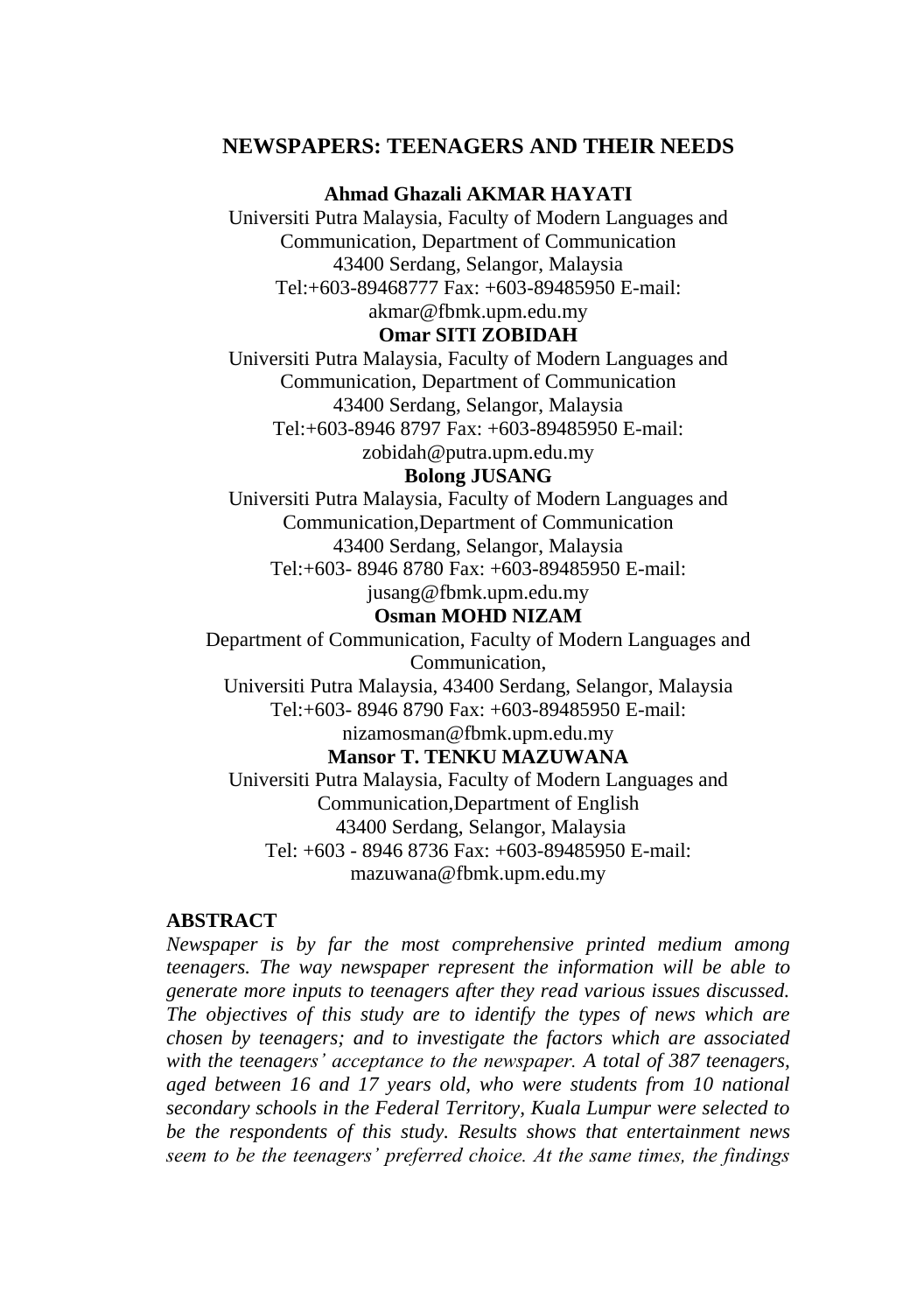*indicates that the contents of the newspapers have fulfilled the needs of the teenagers. However, the correlation test shows that the relationship between cognitive are moderate, weak for the affective, personal and escapism and there is no relationship between social needs and acceptance. As a conclusion, entertainment news has become the main choice of news among the teenagers. Meanwhile, the factor which is strongly associated with the teenagers' acceptance is cognitive. It is hoped that the results of this study will be able to assist the newspaper institutions to publish contents relating to education and knowledge, which are connected to entertainment so that the newspapers could be one of the leading learning references, besides the school textbooks and printed references in order to fulfill various needs of the teenagers.*

#### **Key words***:* **newspapers; needs; teenagers; news**

#### **INTRODUCTION**

Unlike the other media, newspaper is in fact treated as an information tool, a guide and as a tutor to the teenagers. If a teenager reads the newsppaper, it will enable him or her to become a human being who possesses civic-conscious values, tolerance and closeness to the community (Jeffres, 2007). Why? It is because newspaper is well-read as it functions as a medium of information (McQuail, 2005), it also possesses a high level of credibilty (Schweiger, 2000; Jarvis, et. al., 2009), could be trusted, accurate, convincing, fair and complete (Flanagin and Metzger, 2000), true and authentic (Beaudon and Thorson, 2002), and because of the news reported in the newspaper is based on valid sources between the authority, experts in various fields, and the industry (Cozma, 2006). Teenagers should not limit themselves to their aims of reading the newspaper although they spent 30 minutes reading it (Malthouse and Calder, 2002). Reading will help them to develop their minds and souls toward educated, disciplined, possessing positive qualities and independent human beings. The objectives of this research are to 1. identify the types of news which are chosen by teenagers; and 2. investigate the factors which are associated with the teenagers' acceptance to the newspaper.

#### **THE CONTENT OF NEWSPAPER**

Although the newspaper has to compete with various types of mediums, it seems to be the choice in order for the public to obtain reliable information (Chyi and Lewis, 2009). The contents full of information such as information on current issues taking place in the country (Mior, 2006), sports and entertainment (D'Haene, et. al., 2004), accidents and conflicts (Owens, 2007), business and sports (Maier, 2010), health news and cancer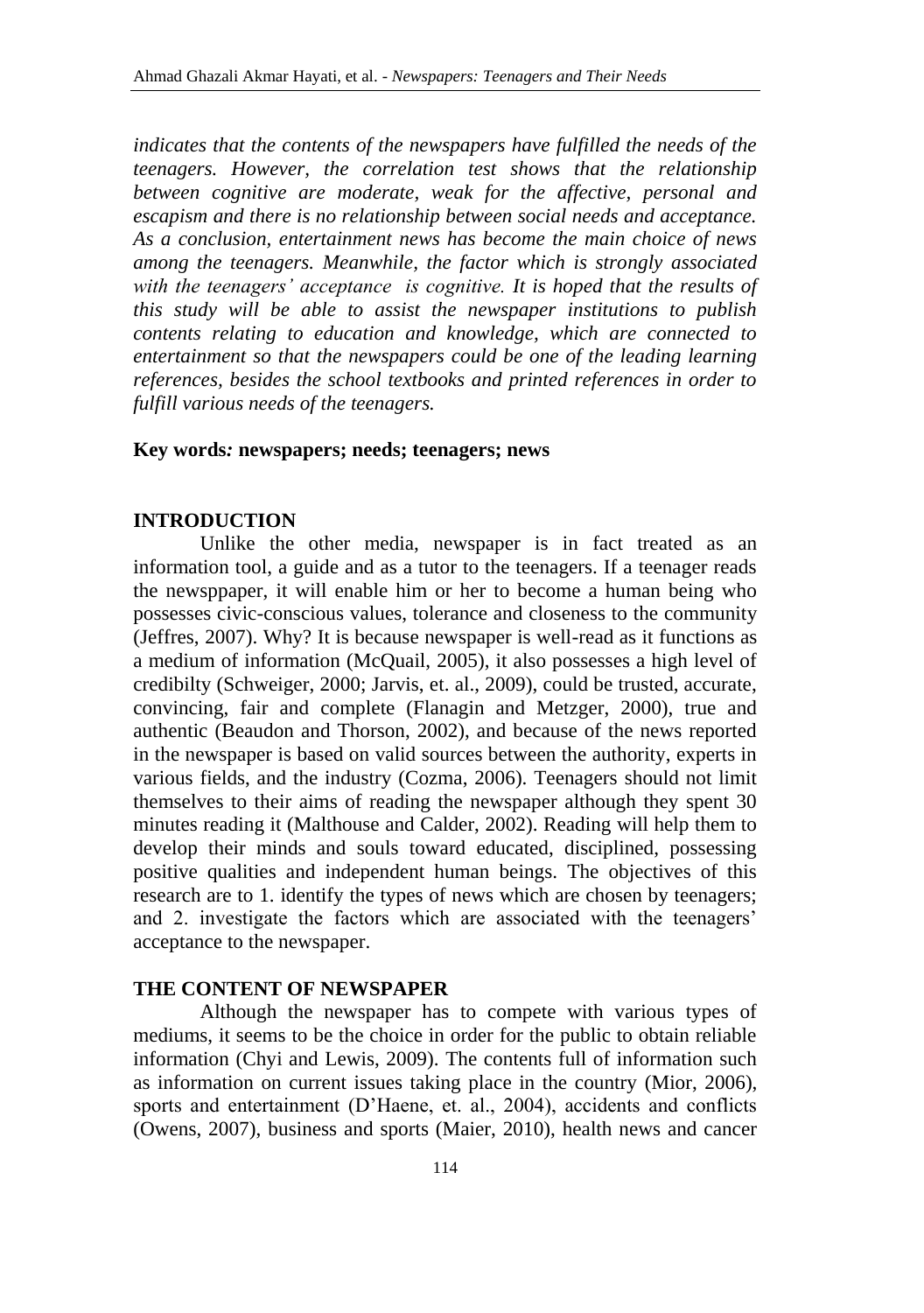diseases (Len-Rios, et. al., 2010), politics (De Waal and Schoenbach, 2008; Raeymaeckers, 2004; Nafise, 2008) and economy (Raeymaeckers, 2004; Riffe and Reader, 2007). The analysis is comprehensive compared to other mediums (Linlin, 2005), in addition to news published a brief and recent nature (Heflin, 2010). But, some studies have shown that teenagers seem to read certain sections of their choice. Lim (1984); Samsudin (1994); Schlagheck (1998); D'haenes and Jankowski (2004), found that teenagers are only interested in entertainment news such as music, dance styles and cartoons as a form of relaxation and also to fill up their leisure (Mohd and Mohd, 2005).

#### **TEENAGERS' NEEDS TOWARDS THE NEWSPAPER**

Readership Institute (2002), in its report stated that readers will only read the newspaper if the content fulfills their needs. However, what does needs mean? Katz, et. al., (1973), explained that needs are very closely related to cognitive, affective, personal, social and escapism. Cognitive needs are conceptualized as the tendency to gain information and education so as to increase the understanding of the information given. An earlier study carried out by Katz, et.al., (1973), information on politics, economy, and social in the newspaper is able help create the readers' understanding. Their study was supported by Larkin and Grotta (1977); Kippax and Murray (1980); Houghton (1982); Lichtenstein and Rosenfeld (1984); Bogart (1984); Jeffres and Atkin (1996); Schlagheck (1998); Lynn, et. al., (2008), identified that teenagers read the newspaper since the contents are able to meet their cognitive needs. Hence, based on past researches and surveys, the first hypothesis is formed: There is a relationship between teenagers' cognitive needs and their acceptance of the newspaper*.*

Another factor why the teenagers readily accept the newspaper is due to their affective needs. Affective needs is when the teenagers' need to obtain entertainment and to shift their attention from something that is not of their interest. A study by Vincent and Basil (1997); Lin, et. al., (2003); Raeymaeckers (2004), found that news in the entertainment section, sports and cartoons helps the society to obtain entertainment and also to distract their attention. Thus, the second hypothesis is created: There is a relationship between the teenagers' affective needs and their acceptance of the newspaper.

Personal needs seem to be the third need found by Katz, et. al., (1973) in their study. Personal needs refer to the development of identity, personal, and the urge to achieve self-esteem. As teenagers, they need current information to make them educated individuals. Vincent and Basil (1997); and Lewis (2008), found that that the newspaper content is unable to increase the teenagers' confidence, create teenagers' awareness on time management, express their own style respected by the society around them.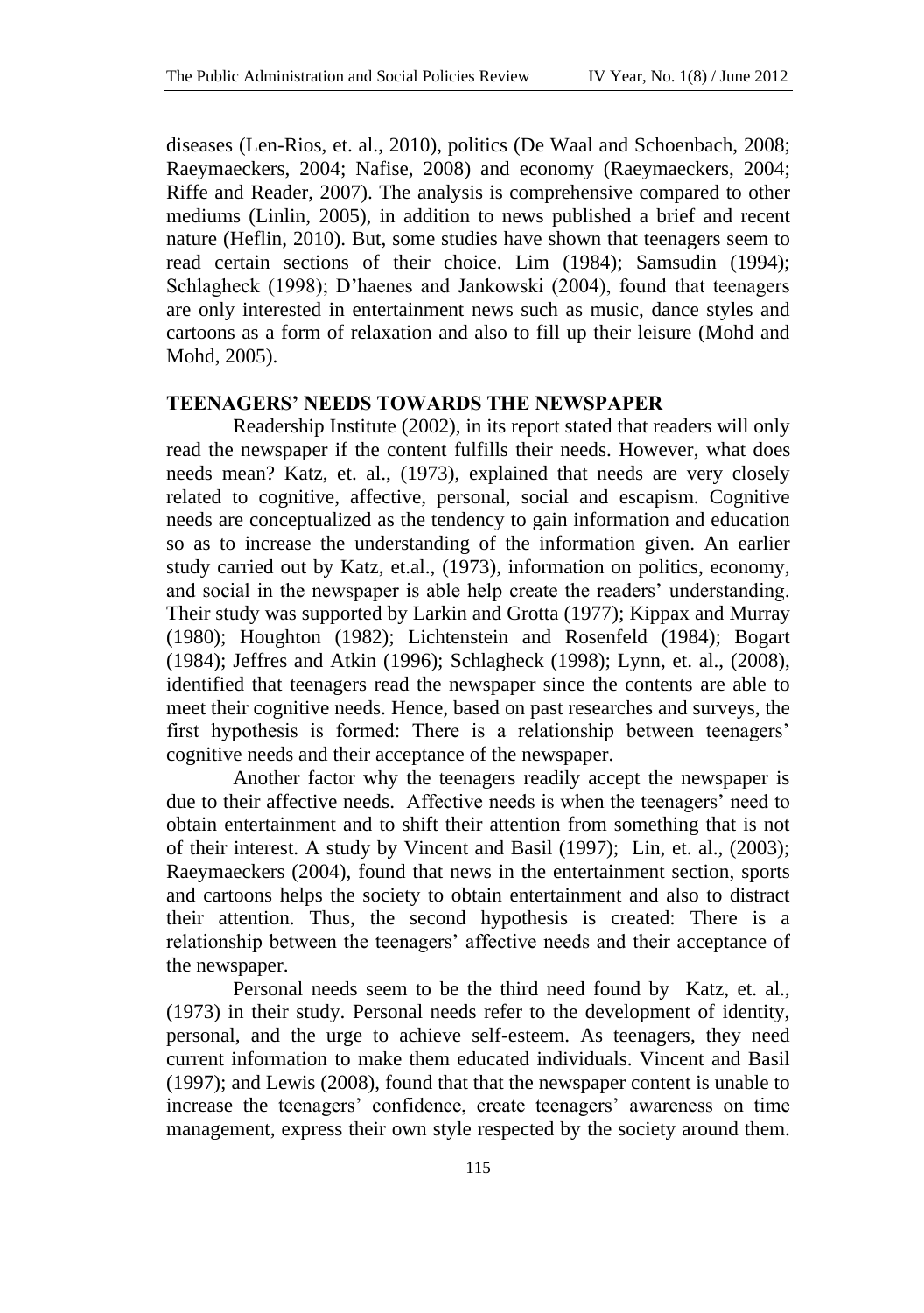This shows that the content of the newspaper has been able to meet the teenagers' personal needs. Therefore, the third hypothesis is formed: There is a relationship between the teenagers' personal needs with their acceptance of the newspaper*.*

Social needs involves the processes of developing and maintaining a social relationship with other individuals. Results of the surveys carried out by Towers (1986); Shu-Chu (2001); Lin, et. al., (2003) and Readership Institute (2009), show that the newspaper is able to assist the social relationship needs of the readers. The newspaper is found to have given a more complete news as compared to the news on television (Raeymaeckers, 2004). Hence, this leads to the fourth hypothsis: There is a relationship between social needs and teenagers' acceptance of the newspaper.

The need to release one's emotions (escapism) refers to the needs to release tension and the needs to overcome loneliness. Raeymaeckers (2004), and Johannson (2008), found that entertainment news like cartoons, and television highlights printed in the newspaper could overcome the feelings of boredom, loneliness, and teenagers' stressful life. Therefore, the fifth hypothesis could be formed: There is a relationship between teenagers' escapism and their acceptance of the newspaper.

## **METHODOLOGY**

The study makes use of a questionnaires. The sample is made up of 387 respondents. The respondents are multiracial teenagers aged between 16 and 17 years old from 10 secondary schools in the Federal Territory, Kuala Lumpur.

In order to measure the teenagers' needs toward the newspaper, a total of 35 items (which are divided into five needs' factors namely: cognitive, affective, personal, social, and escapism) based on the study of Katz, et. al., 1973, 'On the use of mass media for important things' was used. Besides that, in order to identify the newspaper's accetance by the teenagers which are mainly related to needs, 35 items which comprises of six factors are adopted. Five out of six factors are benefits of usage, users' perceptions, attitudes toward usage, intentions toward usage, barriers on usage. These factors are adapted from the 'Development of an instrument to measure the acceptance of internet technology' by consumers by Gardner and Amoroso (2004). The sixth factor, peripheral usage factor was developed by researchers from the review of literature.

Finally, in order to test the first and second research objectives, a descriptive statistics method has been used. It is used in order to identify value percentages, mean, average and standard deviations, which seemed to the main staistical descriptive procedure (May, 2004). Meanwhile, in order to test the research hypotheses, correlation tests together with Pearsons' Product-Moment is used in the study.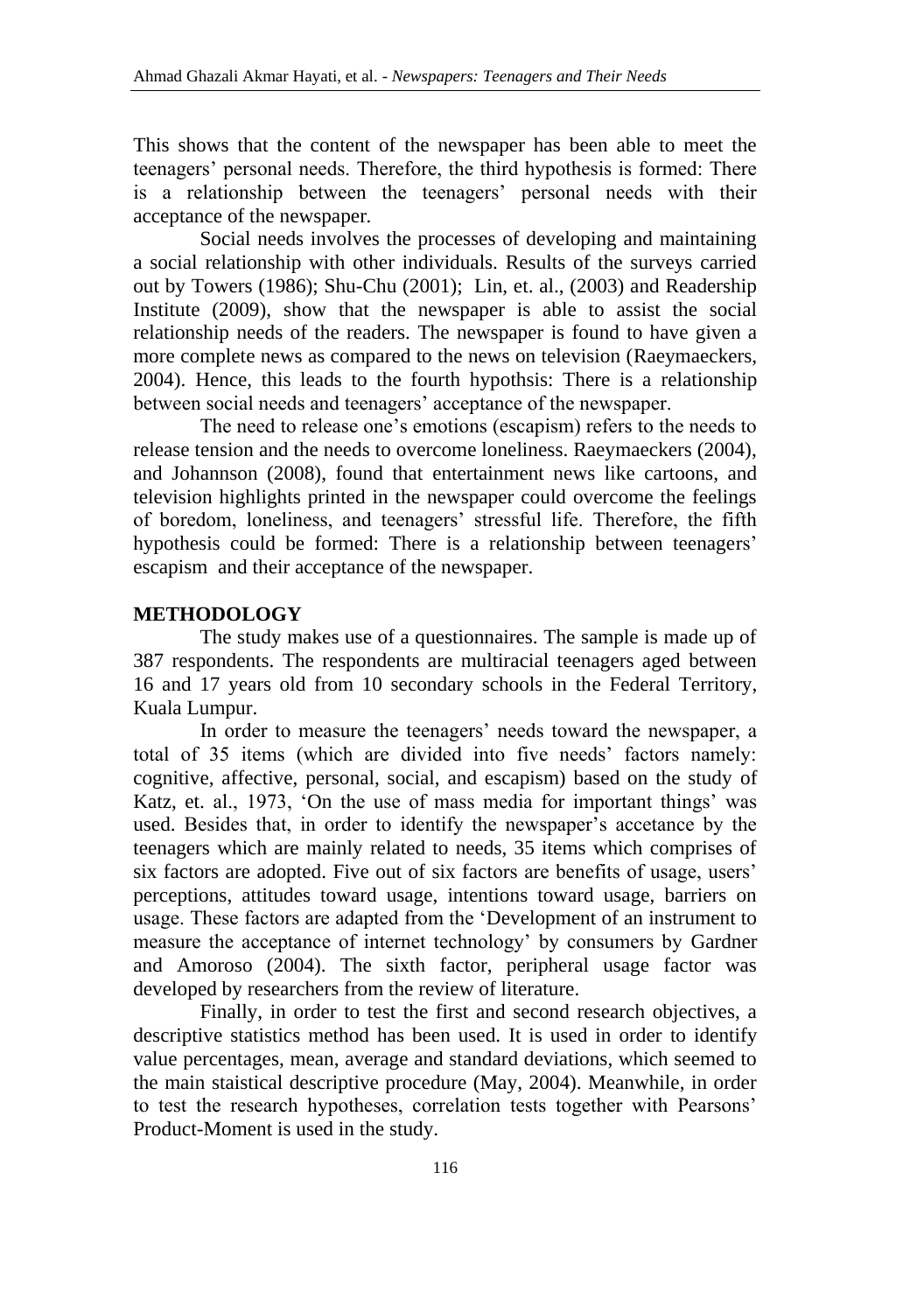#### **RESULTS AND DISCUSSION**

This section discusses the reults of the study based on respondents' demography and the types of news chosen by teenagers. In addition to that, this section will also discuss the research hypotheses, that will determine the relationship between the teenagers' needs and their acceptance of the newspaper.

#### *Respondents' demography*

This section discusses the respondents' demography, which include age distribution, gender, and their ethnic background. The statistical data on age distribution presented in Table 1 revealed that teenagers of 16 years of age (80.6%) exceed the teenagers who are 17 years (19.4%). Besides, 63% of the sample are females. This shows that most of the respondents are females. Meanwhile, in the distribution of race, Malays respondents represent the largest percentage of those involved in the study with the highest percentage (66%). This is followed by Chinese respondents (21.4%), Indians (11.6%) dan other races (0.8%) respectively. From the study, it can be concluded that the research sample represents two age groups, two gender category, and three main ethnic groups in Malaysia, and other races, which involve foreign citizens such as Indonesians.

| Profile    | <b>Frequency</b> | Percentage |
|------------|------------------|------------|
| Age        |                  |            |
| 16 years   | 312              | 80.6       |
| 17 years   | 75               | 19.4       |
| <b>Sex</b> |                  |            |
| Female     | 246              | 63.6       |
| Male       | 141              | 36.4       |
| Race       |                  |            |
| Malay      | 256              | 66.1       |
| Chinese    | 83               | 21.4       |
| Indian     | 45               | 11.6       |
| Others     | 3                | 0.8        |

#### **Table 1: Respondents' Distribution According to Demograhy (n=387)**

#### *Types of news*

Based on Table 2, it is obvious that entertainment related news (74.4%) seem to be the teenagers' most preferred choice of news genre. This percentage shows that teenagers of these days are more interested in reading light news as compared to reading heavy news which include politics and economics that will provide them with additional information.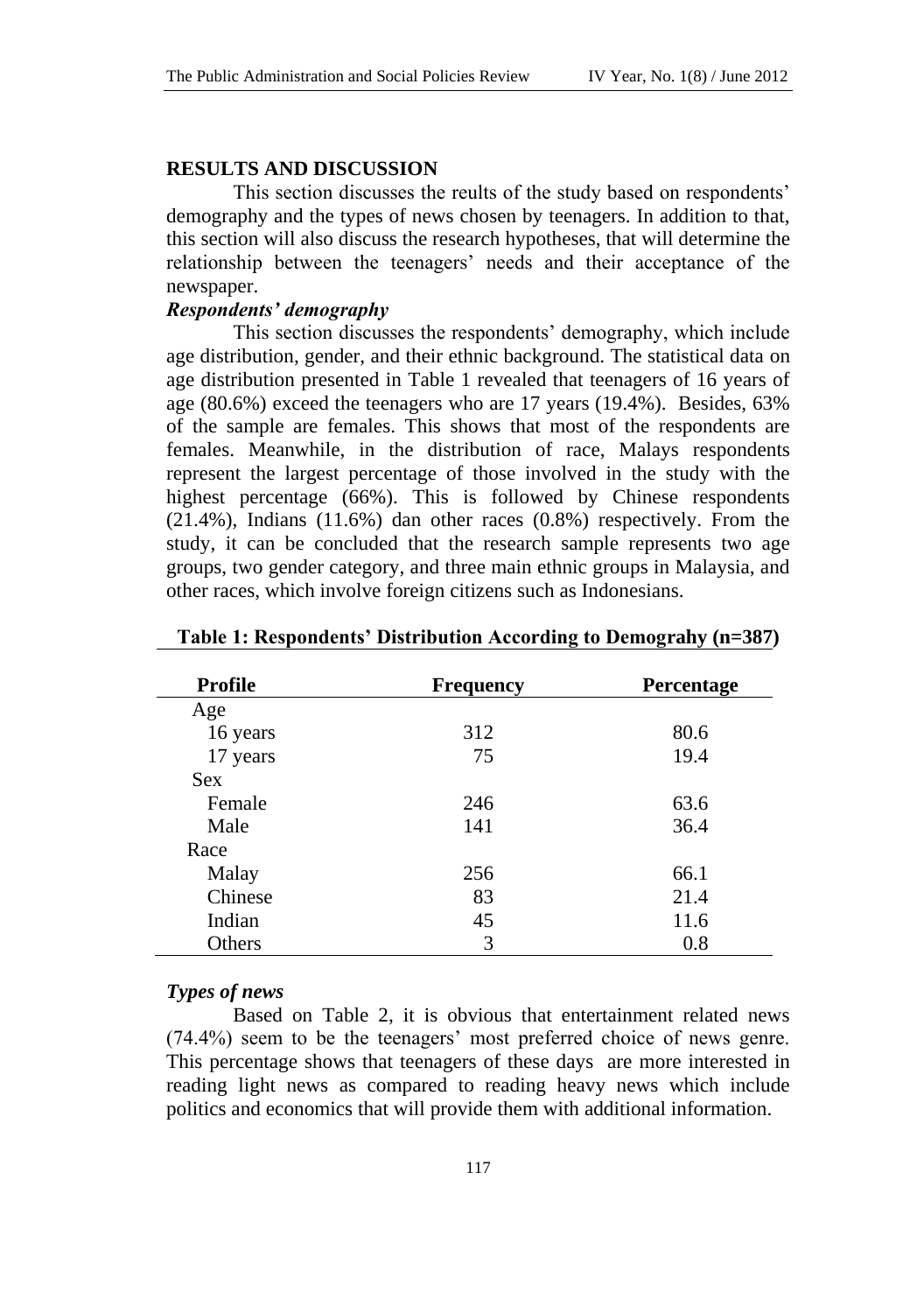| <b>Types of News</b> | <b>Frequency</b> | Percentage* |
|----------------------|------------------|-------------|
| Entertainment        | 288              | 74.4        |
| Crimes               | 246              | 63.6        |
| <b>Sports</b>        | 218              | 56.3        |
| Economics            | 47               | 12.1        |
| <b>Politics</b>      | 32               | 8.3         |

**Table 2: Respondents' Distribution According to the Types of News (n=387)**

 \* Note: Percentages do not total up to100 percent as the responses were more than one response.

Heavy news are just as important as it focuses on certain important issues such as everyday issues concerning society which is written in the form of an inverted pyramid which discusses the most important factors (Chamil, 2008). The results of this study show that teenagers choose entertainment news as their main reading materials, similar to the studies conducted by Lim (1984); Samsudin (1994); Schlagheck (1998); D'haenes and Jankowski (2004) which had generated similar findings.

### *Needs of Teenagers Toward the Newspaper*

All the 35 items which measure the five dimensions of needs above made use of the 4 point Likert Scale with the following scoring scale:  $1 =$ Strongly Not important,  $2=$  Not important,  $3=$  Important and  $4=$  Very important. The levels of needs are categorized as low, medium, and high. The division of scores for each level adopts the statistical approach based on the *cut point values* as shown in Table 3.

|                       | Low                            | <b>Medium</b>                  | High                           |
|-----------------------|--------------------------------|--------------------------------|--------------------------------|
| Cognitive             | $0.00 - 2.52$                  | $2.53 - 2.90$                  | $2.91 - 4.00$                  |
| Affective             | $0.00 - 1.97$                  | $1.98 - 2.43$                  | $2.44 - 4.00$                  |
| Personal<br>Social    | $0.00 - 1.72$<br>$0.00 - 1.45$ | $1.73 - 2.15$<br>$1.46 - 1.80$ | $2.16 - 4.00$<br>$1.81 - 4.00$ |
| Escapism              | $0.00 - 1.87$                  | $1.88 - 2.96$                  | $2.97 - 4.00$                  |
| Overall Mean<br>Score | $0.00 - 1.87$                  | $1.88 - 2.96$                  | $2.97 - 4.00$                  |

**Table 3: Scores on the Levels of Teenagers' Needs on the Newspaper Needs Mean Score**

With reference to the table on the division of scores for each level of teenagers' needs in Table 3, Table 4 shows the level of overall needs of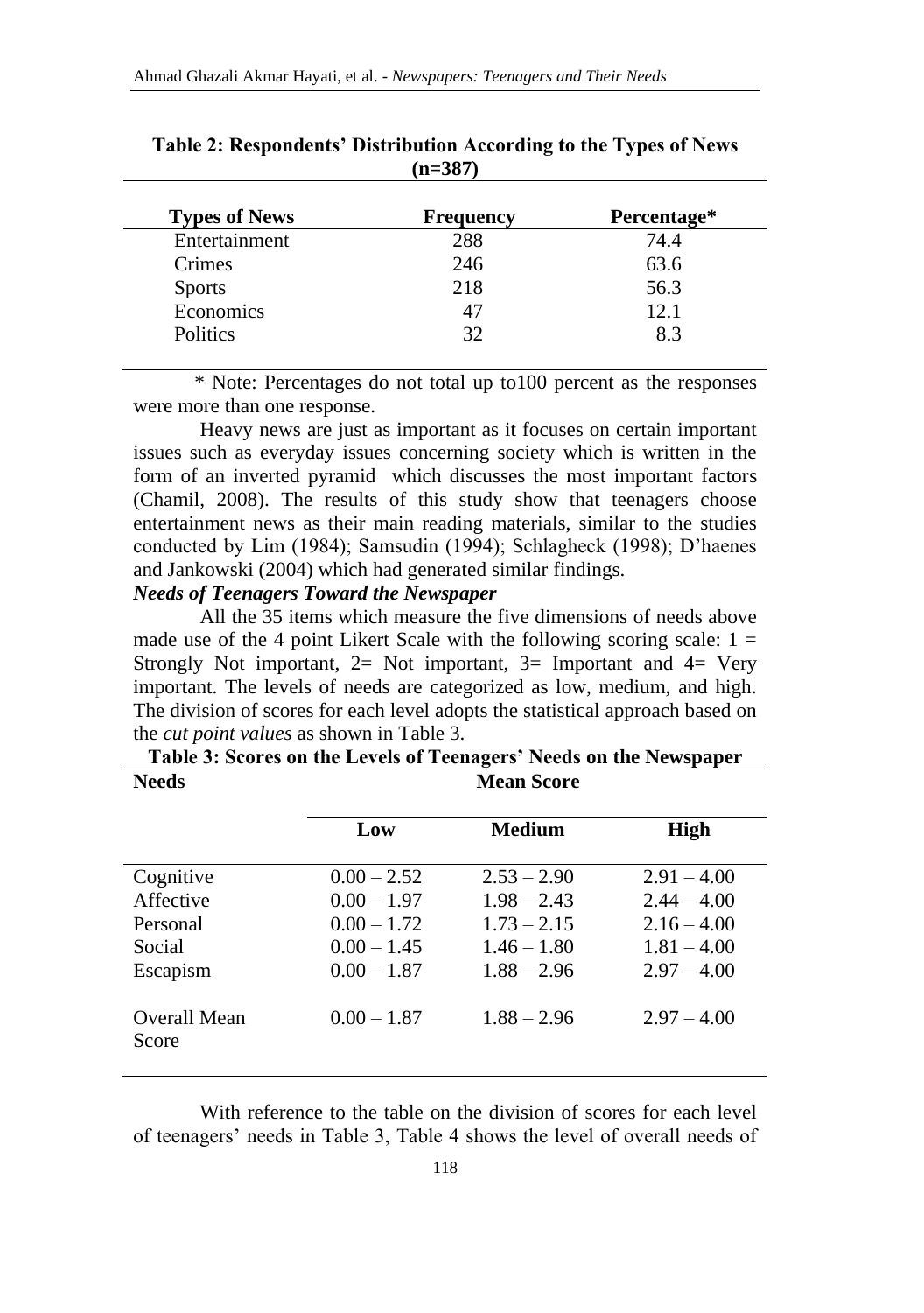teenagers which is categorized as medium in terms of the findings of the study with a mean score of 2.64.

**Table 4: Mean Score of Needs According to Dimensions**

| Tuble is mean beare of recent free and to Dimensions |      |                                     |  |  |
|------------------------------------------------------|------|-------------------------------------|--|--|
| <b>Needs' Dimensions</b>                             | Mean | <b>Standard</b><br><b>Deviation</b> |  |  |
| Escapism                                             | 3.15 | 0.61                                |  |  |
| Cognitive                                            | 3.00 | 0.24                                |  |  |
| Affective                                            | 2.63 | 0.38                                |  |  |
| Personal                                             | 2.26 | 0.23                                |  |  |
| Social                                               | 1.88 | 0.20                                |  |  |
| Levels of Overall Needs                              | 2.64 | 0.22                                |  |  |

This shows that the contents of the newspaper which include politics, economy, and social meet the needs of the teenagers. It can be concluded that currently teenagers still accept the newspaper to satisfy their five basic needs. The findings of this study seems to contradict the study done by Linlin (2005); Nielsen Company, (2008) and Heflin, (2010), which revealed teenagers tend to accept the latest media such as blogs. It is because this particular technology has characteristics that could satisfy their needs as compared to the newspaper, which is said to have more credibility (Johnson and Kaye, 2002), the use of graphics and attractive pictures (Sturgil, et. al., 2010), and easy access and also accessible to other links in the process of extending information (Patterson, 2007).

Meanwhile, Table 4 shows that escapism needs has a mean score of 3.15 with a standard deviation of 0.61. Based on the mean score, indicating that the contents of the newspaper basically have met the teenagers' escapism needs. The results of this study support the findings of the study conducted by Henke (1985), McDonald (1990), Vincent and Basil (1997), Raeymaeckers (2004), and Johannson (2008), who have revealed the the newspaper is able to meet the readers escapism needs.

Table 4 also shows that cognitive needs has a mean score of 3.00. This indicates that the contents of the newspaper have met the teenagers' cognitive needs. Teenagers who read the newspaper do not only release their tension and overcome their boredom, but also are able to widen their knowledge and increase their understanding toward the information given. The results of the study are comparatively similar to the findings of the study conducted by Jeffres and Atkin (1996); Schlagheck (1998) and Lynn, et. al., (2008), who have identified the newspaper is able to meet the readers' cognitive needs.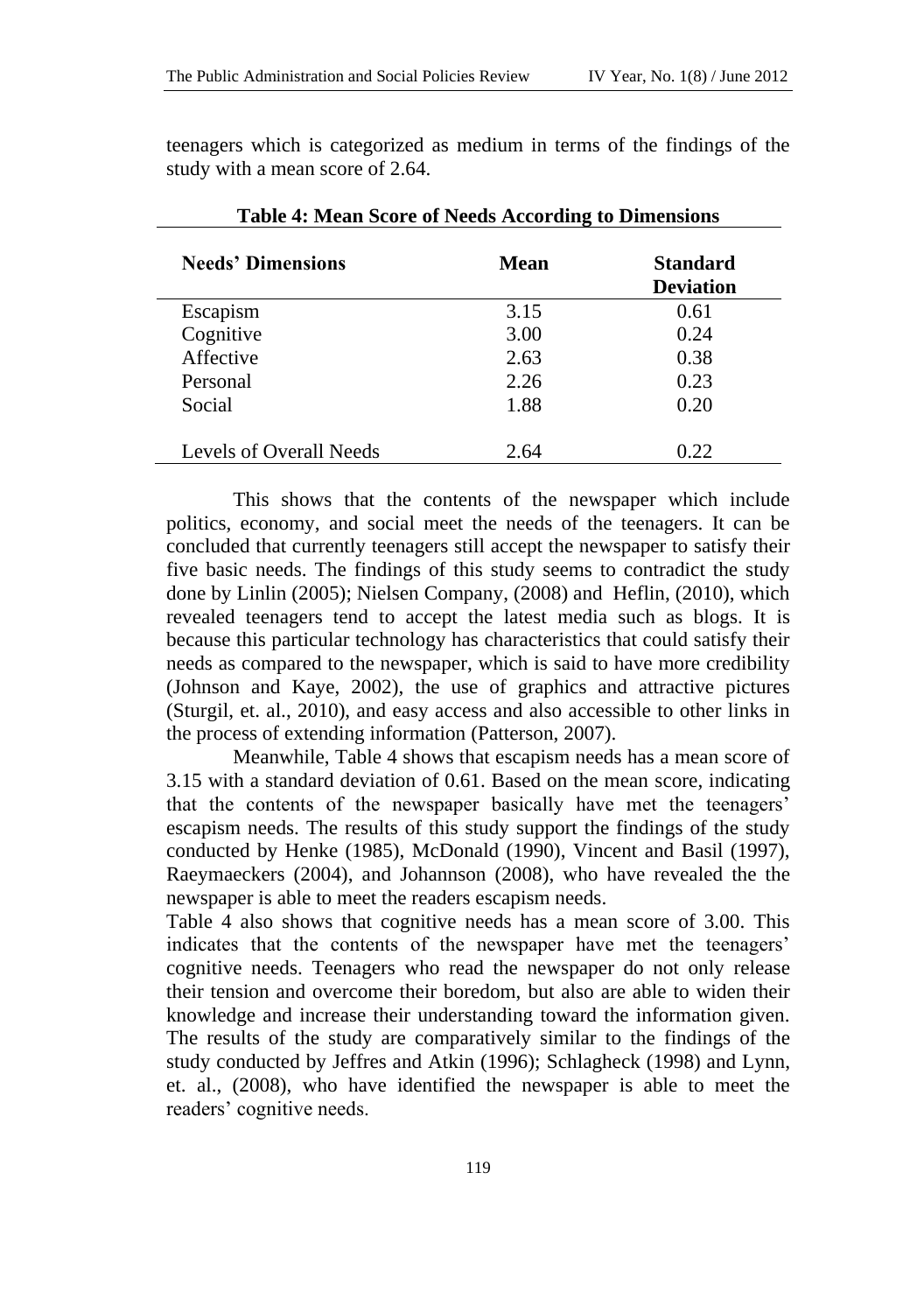The results shows the cognitive needs ( $r=0.429$ ,  $p=0.00$ ) which has a positive relationship and significant, but average where the newspaper acceptance is concerned. Hence, the research hypothesis is accepted. This result explains that the teenagers have not really accepted the newspaper. This is because it is found that it still lacking in term of publishing materials that could meet the cognitive needs of the readers, especially teenagers although there is a variety in its contents. It is interesting to note that the newspapers' contents are basically information which inform readers, but is unable to create readers' understanding. The information should be discussed at length so that it could help the teenagers to increase their knowledge and understanding on the information given after reading it. When enhancement takes place, there will be no question of teenagers shifting their interest to other types of media so as to satisfy their cognitive needs.

The findings of the study also revealed that, there is a significant and positive relationship between affective needs and teenagers' acceptance of the newspaper  $(r=0.349, p=0.00)$ , but it is rather weak where the newspaper's acceptance is concerned. However, the research hypothesis is accepted. The research findings show that teenagers do not really accept the newspaper whole-heartedly. Based on the findings of the study, it seems that teenagers are not simply accepting newspapers as a medium which could satisfy the teenagers' affective needs. However, if the newspaper focuses on the teenagers' affective needs, then they would be inclined to readily accept the newspaper. It cannot be denied that the newspaper's contents have entertainment elements such as cartoons and sports columns, but unfortunately this information is still inadequate to satisfy their affective needs who always need something different from what usually apears in the newspaper.

Based on the correlation test, results of thestudy revealed that teenagers' personal needs (r=0.380, p=0.000), which has a positive and significant relationship with the teenagers' acceptance of the newspaper. Hence, the research hypothesis is accepted. The findings show that the teenagers accept the newspaper, however the level of acceptance is weak. This is because the content of newspapers are still lacking in terms of information which are related to teenagers' personal needs such as constructing teenagers' desirable identities and personality, and educating them to increase their self-esteem. Due to the lack of such information, the teenagers are not ready to accept the newspaper entirely.

The findings indicates that there is no correlation between social needs and acceptance  $(r=0.027, p=0.000)$ . Therefore, the research hypothesis is rejected. The study shows that the newspaper still lacks publishing contents that could help meet the social needs of the teenagers to the maximum. Teenagers need information suitable to their age and interest.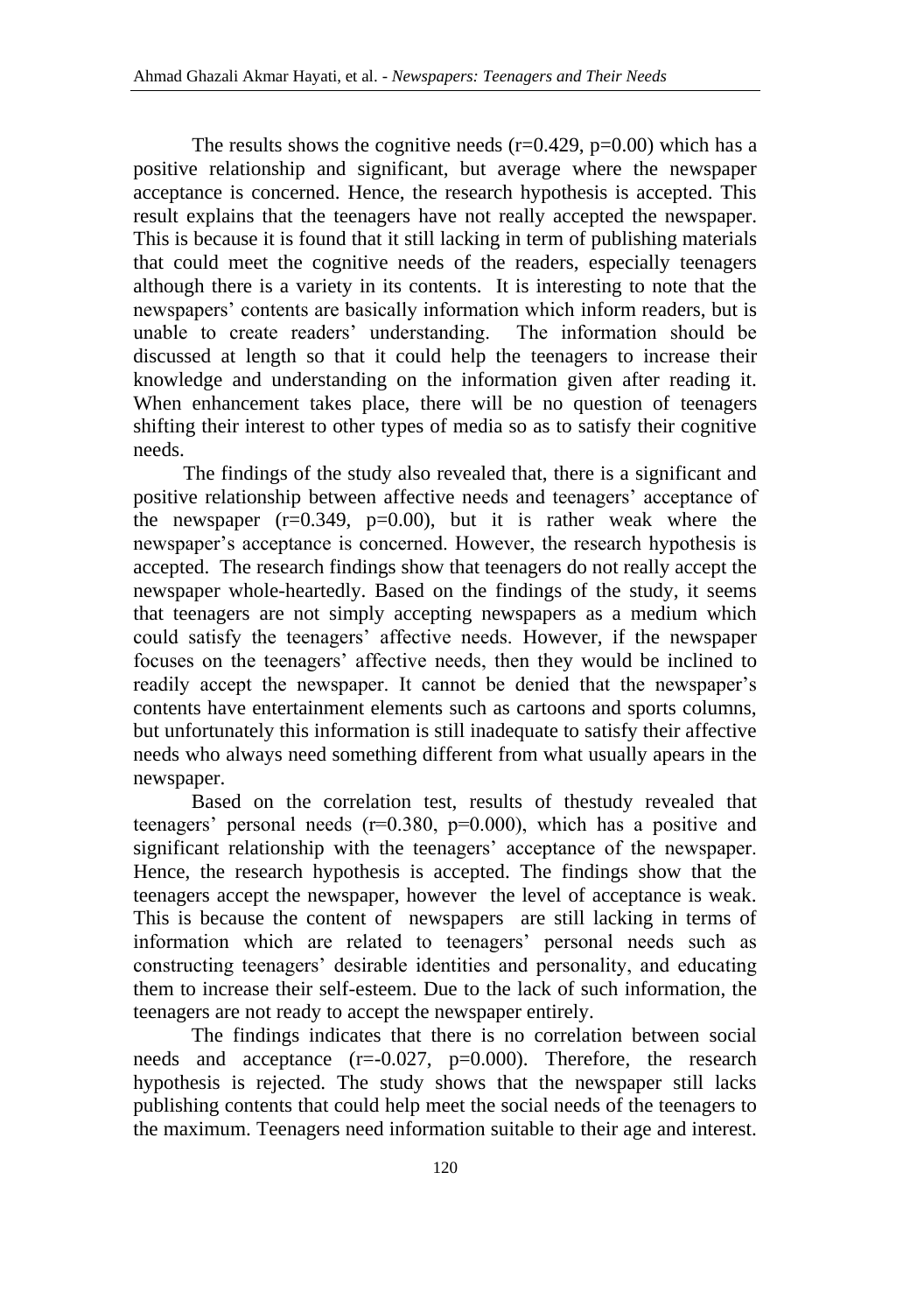So that they can make use of the information to start their daily conversations and to build stronger relationships.

The results of the study revealed that the relationship between the needs to express feelings and acceptance is found to be weak, (r=0.232, p=0.000). Although the relationship is weak, the relationship and teenagers' acceptance still exists. Therefore, this dimension is still considered important, and it is found that its existence in the newspaper is able to meet teenagers' escapism needs. Hence, the research hypothesis is accepted. This is also in line with the results as mentioned earlier in Table 4,which clearly reveal that escapism needs are the first needs existed in the newspaper. This also indicates that the newspaper could still be a medium for teenagers to release their tension and at the same time to overcome their boredom.

# **CONCLUSION**

As a conclusion, entertainment news has become the main choice of news among the teenagers. Teenagers prefer news which is light, such as reading cartoons to fill their leisure. The correlation test indicates the existence of a relationship between certain needs' dimensions such as cognitive and acceptance of the newspaper among teenagers. The relationship is still of medium level and weak in the affective, personal and escapism. In spite of this, the findings of the study also reveal that there is no relationship between social needs and acceptance. It is suggested that the cognitive, affective, personal and escapism need to be maintained in each section of its contents. At the same time, social needs' dimensions should be reconsidered in each content material publication. If all five needs are found in the newspaper contents, the level of acceptance of teenagers toward the newspaper could increase significantly. Furthermore, the newspaper companies should also take a more positive responsibility by providing more news on education and knowledge which are based on entertainment and cartoon, which could increase knowledge and enhance the teenagers'understanding of the information provided.

#### **BIBLIOGRAPHY**

- 1. BEAUDOIN C.E.; E. THORSON, *Journalist, public differ on perception of media coverage*, in *Newspaper Research Journal*, Vol. 23, No. 4, 2002, pp. 52 – 61.
- 2. CHAMIL WARIYA, *Penulisan berkesan media cetak, elektronik dan web,* Malaysian Press Institute, Kuala Lumpur, 2008.
- 3. CHYI, H.I.; S.C, LEWIS, *[Use of online newspaper](http://ezproxy.upm.edu.my:2063/ehost/viewarticle?data=dGJyMPPp44rp2%2fdV0%2bnjisfk5Ie46%2b6F6t%2fgRuvX54as2%2baH8eq%2bSq2orUqup684r7CxSbimsTi%2fw6SM8Nfsi9%2fZ8oHt5Od8u6e3TLWrsEmxr64%2b6tfsf7vb7D7i2LuN5N6kjN%2fdu1nMnN%2bGu6qyULKvskuynOSH8OPfjLvc84Tq6uOQ8gAA&hid=9) sites lags [behind print editions](http://ezproxy.upm.edu.my:2063/ehost/viewarticle?data=dGJyMPPp44rp2%2fdV0%2bnjisfk5Ie46%2b6F6t%2fgRuvX54as2%2baH8eq%2bSq2orUqup684r7CxSbimsTi%2fw6SM8Nfsi9%2fZ8oHt5Od8u6e3TLWrsEmxr64%2b6tfsf7vb7D7i2LuN5N6kjN%2fdu1nMnN%2bGu6qyULKvskuynOSH8OPfjLvc84Tq6uOQ8gAA&hid=9)*, in *Newspaper Research Journal*, Vol. 30, No.4, 2009, pp. 38 - 53.
- 4. COZMA, R, *Source diversity increases credibility of risk stories*, in *Newspaper Research Journal*, Vol*.* 27, No. 3, 2006, pp. 8 - 21.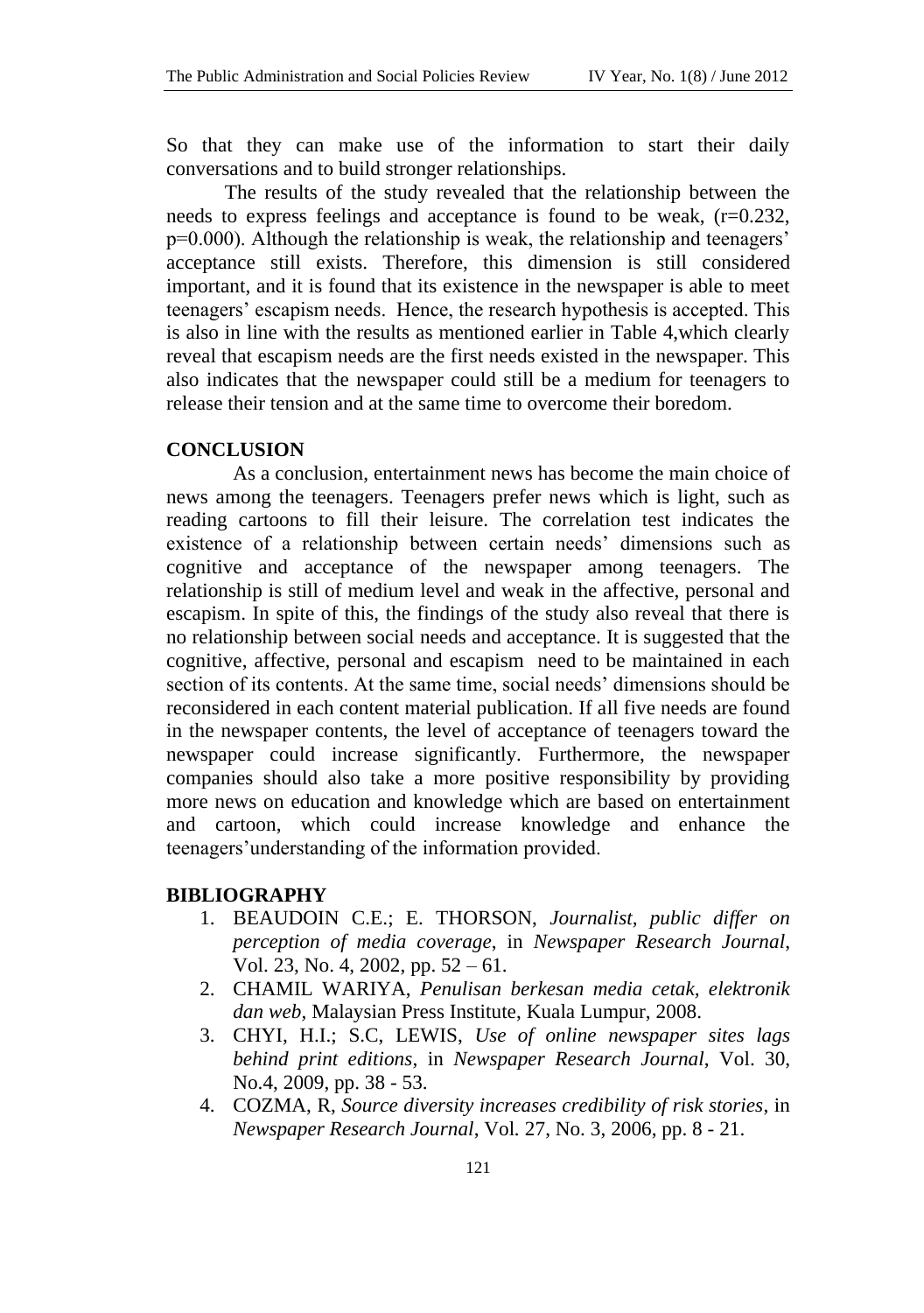- 5. D'HAENENS, L.; N. JANKOWSKI; A.HEUVELMEN, *News in online and print newspapers: Differences in reader consumption and recall*, in *New Media Society*, 2004, Vol. 6, No.3, 2004, pp. 363 – 382.
- 6. FLANAGIN, A.J.; M.J. METZGER, *Perception of internet information credibility*, in *Journalism & Mass Communication Quarterly*, Vol. 77, No. 3, 2000, pp. 515 - 540.
- 7. HEFLIN, K, *The future will be televised*: *Newspaper industry voices and the rise of television news*, in *American Journalism*, Vol. 27, No. 2, 2010, pp. 87 – 110.
- 8. HENKE, L. L., *Perceptions and use of news media by college students*, in *Journal of Broadcasting & Electronic Media*, Vol. 29, No. 4, 1985, pp. 431 - 436.
- 9. JARVIS, S.E.; N.E. STROUD; A.A. GILLILAND, *[College](http://ezproxy.upm.edu.my:2063/ehost/viewarticle?data=dGJyMPPp44rp2%2fdV0%2bnjisfk5Ie46%2b6F6t%2fgRuvX54as2%2baH8eq%2bSq2rrUqup684tbCuT7iqtDi%2fw6SM8Nfsi9%2fZ8oHt5Od8u6e3Sq6sr0ivqbU%2b6tfsf7vb7D7i2LuN5N6kjN%2fdu1nMnN%2bGu6m0S7CptkmunOSH8OPfjLvc84Tq6uOQ8gAA&hid=22)  [students, news use, and trust](http://ezproxy.upm.edu.my:2063/ehost/viewarticle?data=dGJyMPPp44rp2%2fdV0%2bnjisfk5Ie46%2b6F6t%2fgRuvX54as2%2baH8eq%2bSq2rrUqup684tbCuT7iqtDi%2fw6SM8Nfsi9%2fZ8oHt5Od8u6e3Sq6sr0ivqbU%2b6tfsf7vb7D7i2LuN5N6kjN%2fdu1nMnN%2bGu6m0S7CptkmunOSH8OPfjLvc84Tq6uOQ8gAA&hid=22)*, in *Communication Research Reports*, Vol. 26, No. 1, 2009, pp. 30-39.
- 10. JEFFRES, L.W.; D.J. ATKIN, *Dimensions of student interest in reading newspapers*, in *Journalism & Mass Communication Educator*, Vol. 53, No.3,1996, pp.15 – 23.
- 11. JEFFRES, L.W., *Newspaper reading supports community involvement*, in *Newspaper Research Journal*, Vol. 28, No.1, 2007,  $pp.6 - 23$ .
- 12. JOHANNSON, S., *[Gossip, sport and pretty girls](http://ezproxy.upm.edu.my:2063/ehost/viewarticle?data=dGJyMPPp44rp2%2fdV0%2bnjisfk5Ie46%2b6F6t%2fgRuvX54as2%2baH8eq%2bSq2orUqup684sLCzT7imtji%2fw6SM8Nfsi9%2fZ8oHt5Od8u6e3TLWrsEmxr64%2b6tfsf7vb7D7i2LuN5N6kjN%2fdu1nMnN%2bGu6mySa6qtFC2nOSH8OPfjLvc84Tq6uOQ8gAA&hid=9)*, in *Journalism Practice*, Vol. 2, No.3, 2008, pp. 402 - 413.
- 13. JOHNSON, T. J.; B.K., KAYE, *Webelievability: A path model examining how convenience and reliance predict online credibility*, in *Journalism & Mass Communication Quarterly*, Vol*.* 79, No.3, 2002, pp. 619-642.
- 14. KATZ, E.; H. HAAS; M. GUREVITCH, *On the use of mass media for important things*, in *American Sociological Review*, Vol.38, No.2, 1973, pp.164–181.
- 15. LEN-RIOS, M.E.; E. COHEN; C. CABURNAY, *[Readers use black](http://ezproxy.upm.edu.my:2063/ehost/viewarticle?data=dGJyMPPp44rp2%2fdV0%2bnjisfk5Ie46%2b6F6t%2fgRuvX54as2%2baH8eq%2bSq2prUqup684t7CzSbimsTi%2fw6SM8Nfsi9%2fZ8oHt5Od8u6OvSLOstEy0ra9MpOLfhuWz44ak2uBV89zmPvLX5VW%2fxKR57LOyULGttE%2b3qKR%2b7ejrefKz5I3q4vJ99uoA&hid=13)  newspapers [for health/cancer information](http://ezproxy.upm.edu.my:2063/ehost/viewarticle?data=dGJyMPPp44rp2%2fdV0%2bnjisfk5Ie46%2b6F6t%2fgRuvX54as2%2baH8eq%2bSq2prUqup684t7CzSbimsTi%2fw6SM8Nfsi9%2fZ8oHt5Od8u6OvSLOstEy0ra9MpOLfhuWz44ak2uBV89zmPvLX5VW%2fxKR57LOyULGttE%2b3qKR%2b7ejrefKz5I3q4vJ99uoA&hid=13)*, in *Newspaper Research Journal*, Vol.3, No,1, 2010, pp.20 - 35.
- 16. LEWIS, S.C., *Where young adults intend to get news in five years*, in *Newspaper Research Journal*, Vol.29, No.4, 2008, pp. 36 – 52.
- 17. LIN, C. A.; M. SALWEN; R. ABDULLA, *Uses and gratifications of offline newspaper and online news 2003*, [http://www.allacademic.com/meta/p111388\\_index.html](http://www.allacademic.com/meta/p111388_index.html) (accessed February  $2<sup>nd</sup> 2011$ )
- 18. MAIER, S.R., *Newspapers [offer more news than do major online](http://ezproxy.upm.edu.my:2063/ehost/viewarticle?data=dGJyMPPp44rp2%2fdV0%2bnjisfk5Ie46%2b6F6t%2fgRuvX54as2%2baH8eq%2bSq2orUqup684sbCxT7iotzi%2fw6SM8Nfsi9%2fZ8oHt5Od8u6e3TLWrsEmxr64%2b6tfsf7vb7D7i2LuN5N6kjN%2fdu1nMnN%2bGu6q2S7WstVGvnOSH8OPfjLvc84Tq6uOQ8gAA&hid=9)  [sites](http://ezproxy.upm.edu.my:2063/ehost/viewarticle?data=dGJyMPPp44rp2%2fdV0%2bnjisfk5Ie46%2b6F6t%2fgRuvX54as2%2baH8eq%2bSq2orUqup684sbCxT7iotzi%2fw6SM8Nfsi9%2fZ8oHt5Od8u6e3TLWrsEmxr64%2b6tfsf7vb7D7i2LuN5N6kjN%2fdu1nMnN%2bGu6q2S7WstVGvnOSH8OPfjLvc84Tq6uOQ8gAA&hid=9)*, in *Newspaper Research Journal*, Vol.31, No.1, 2010, pp.6-19.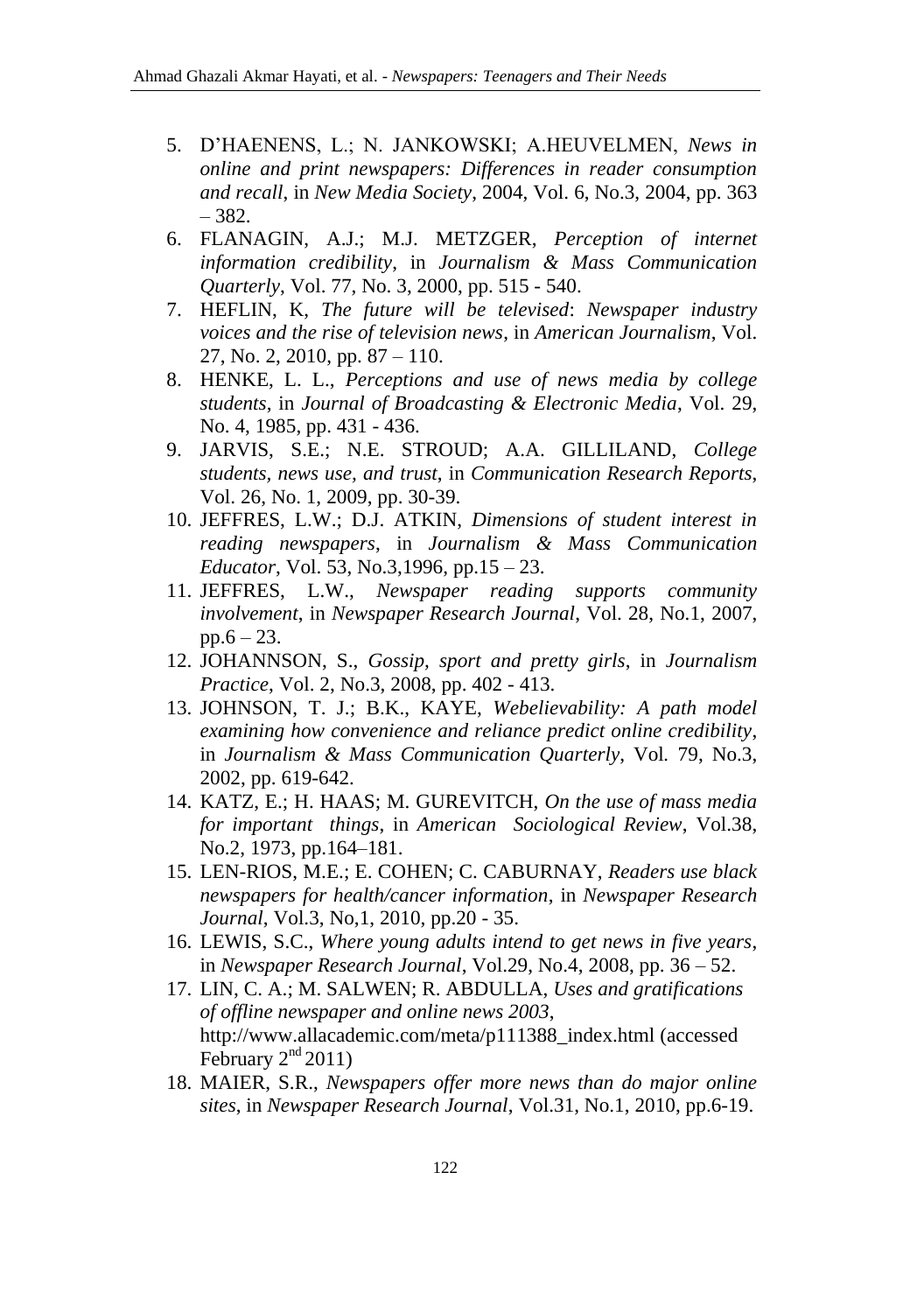- 19. MALTHOUSE, E.C.; B.J, CALDER, *Patterns of readership: A qualitative variable approach*, in *International Journal of Media Management*, Vol.4, No.4, 2002, pp.248 - 260.
- 20. MAY, H., *Making statistics more meaningful for policy research and program evaluation*, in *American Journal of Evaluation*, Vol. 25, No.4, 2004, pp.525-540.
- 21. MCDONALD, D. G., *Media orientation and television news viewing*, in *Journalism Quarterly*, Vol.67, No.1, 1990, pp.11–20.
- 22. MCQUAIL, D., *Mass communication theory*  $(5^{th}$  ed), Sage Publications, Beverly Hills, California, 2005.
- 23. MIOR KAMARUL SHAHID, *Media massa dan peningkatan daya intelektual bahasa dan kebudayaan kebangsaan*, 2006, <http://www.kongresbahasa.org/wp-content/uploads/2006/11/053.pdf> (accessed February 2nd 2011)
- 24. NIELSEN COMPANY, *Mainstream media continues to lead Malaysia's media scene*, 2008, <http://my.acnielsen.com/news/20081023.shtml> (accessed April 2<sup>nd</sup> 2009)
- 25. OWENS, L.C., *International accident, disaster stories generate greater interest among students*, in *Newspaper Research Journal*, Vol.28, No.2, 2007, pp.107 – 113.
- 26. PATTERSON, T.E., *The decline of newspaper: The local story*, in *Nieman Reports*, Vol*.* 61, No.4, 2007, pp. 33 – 34.
- 27. RAEYMAECKERS, K., *Newspaper editors in search of young readers: Content and layout strategies to win new readers*, in *Journalism Studies*, Vol.5, No.2, 2004, pp.221 - 232.
- 28. READERSHIP INSTITUTE, *Inside satisfaction: What it means, how to increase it*, 2002, [http://www.readership.org/content/editorial/data/elements\\_of\\_satisf](http://www.readership.org/content/editorial/data/elements_of_satisfaction.pdf) [action.pdf](http://www.readership.org/content/editorial/data/elements_of_satisfaction.pdf) (accessed April 20th 2009)
- 29. READERSHIP INSTITUTE, *No secret to readership: Give them something to talk about*, 2009,
- 30. <http://www.readership.org/> (accessed March 20th 2009)
- 31. RIFFE, D.; B. READER, *Most rely on newspapers for local business news*, in *Newspaper Research Journal,* Vol.28, No.2,  $2007$ , pp. $82 - 98$ .
- 32. SAMSUDIN A. RAHIM, *Tingkah laku lepak di kalangan remaja.*  Kementerian Belia dan Sukan Malaysia, Kuala Lumpur, 1994.
- 33. SCHLAGHECK, C., *Newspaper reading choices by college students*, in *Newspaper Research Journal*, Vol.19, No.2, 1998, pp.74 – 87.
- 34. SCHWEIGER, W., *Media credibility-experience or image?: A survey on the credibility of the World Wide Web in Germany in*